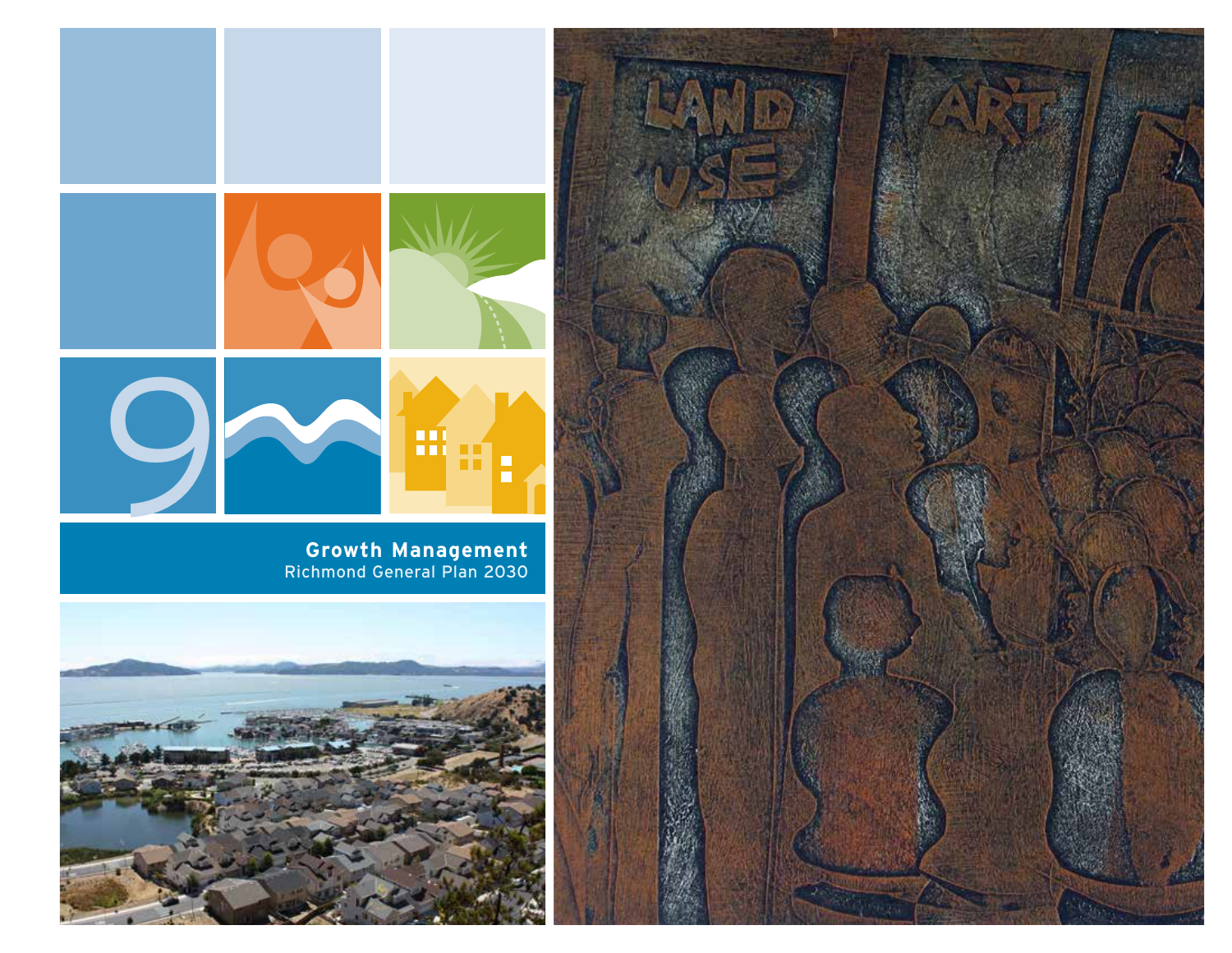# Community Vision

Richmond, California in 2030

The City of Richmond is an inclusive, efficient and livable city that provides its residents with an exceptional quality of life, community facilities and amenities and access to parks and open space. Richmond promotes efficient growth and the protection of open space by directing new residential and commercial development into existing urban areas.

Revenue generated by new development supports the construction and modernization of community facilities. Richmond participates in ongoing, collaborative land use and transportation planning with nearby cities, Contra Costa County and regional transit agencies. Richmond's traditional layout, a grid-based block development pattern, supports efficient and ongoing growth within the core districts.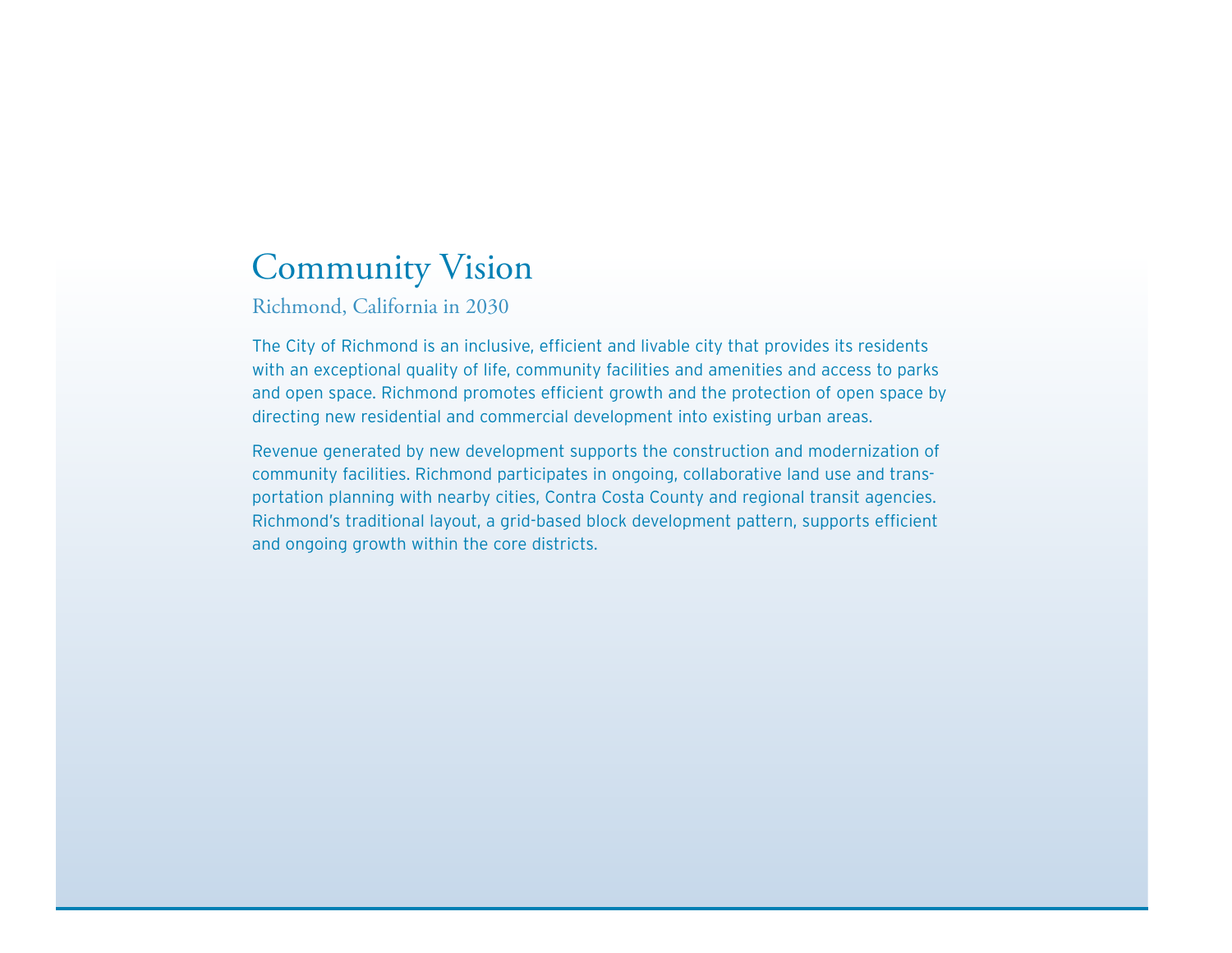

# **19 Growth Management**<br>19 Growth Management<br>19 Management of the server of crows the in a substantial conditional of life for current residents.

Richmond has experienced renewed growth in recent years and population projections suggest that growth will continue into the future. The City has responded by investing in improving existing neighborhoods, commercial corridors and industrial areas. Richmond aims to be an effi- cient, balanced and livable city that provides its residents an exceptional quality of life.

The Growth Management Element:

- • Describes the status of growth management in Richmond;
- • Highlights key findings and recommendations;
- Defines goals for promoting growth management;
- • Identifies policies and implementing actions to balance protection and conservation of natural resources with responsible development;
- Provides a summary table identifying lead responsibilities for each implementing action; and
- Reviews the existing regulatory framework that guides growth management efforts.

#### **Purpose of the Element**

This Element seeks to assure that new development pays its infrastructure improvement costs and improves the quality of life for current residents. By complying with Contra Costa County's Growth Management Program requirements, the City will remain eligible for County transportation improvement funding. Contributing shared benefits to Richmond and Contra Costa County as a whole, this Element provides a framework for effectively coordinating land use, infrastructure and transportation planning.

#### **Legal Requirement**

Richmond has a strong commitment to effectively managing growth and preserving a high quality of life for current and future residents. Although the Growth Management Element is not a statemandated general plan element, the City has included it in its General Plan to reinforce this commitment and ensure that growth management remains a priority. In adopting the Growth Management Element, the City also complies with the requirements of the Contra Costa Transportation Authority's Growth Management Plan which requires each municipality to adopt a growth management element to be eligible for local transportation improvement and street maintenance funds.<sup>1</sup> Richmond's Growth Management Element is con-



*Downtown's remodeled BART/Amtrak station provides regional transit access for Richmond residents.*

sistent with voter-approved Measure J, the Contra Costa Transportation Authority's Transportation Sales Tax Expenditure Plan.<sup>2</sup> In addition, the Growth Management Element is consistent with section 65303 of the State of California Government Code which grants authority to local jurisdictions to include additional elements to those required by state law when they relate to the physical development of the jurisdiction.<sup>3</sup>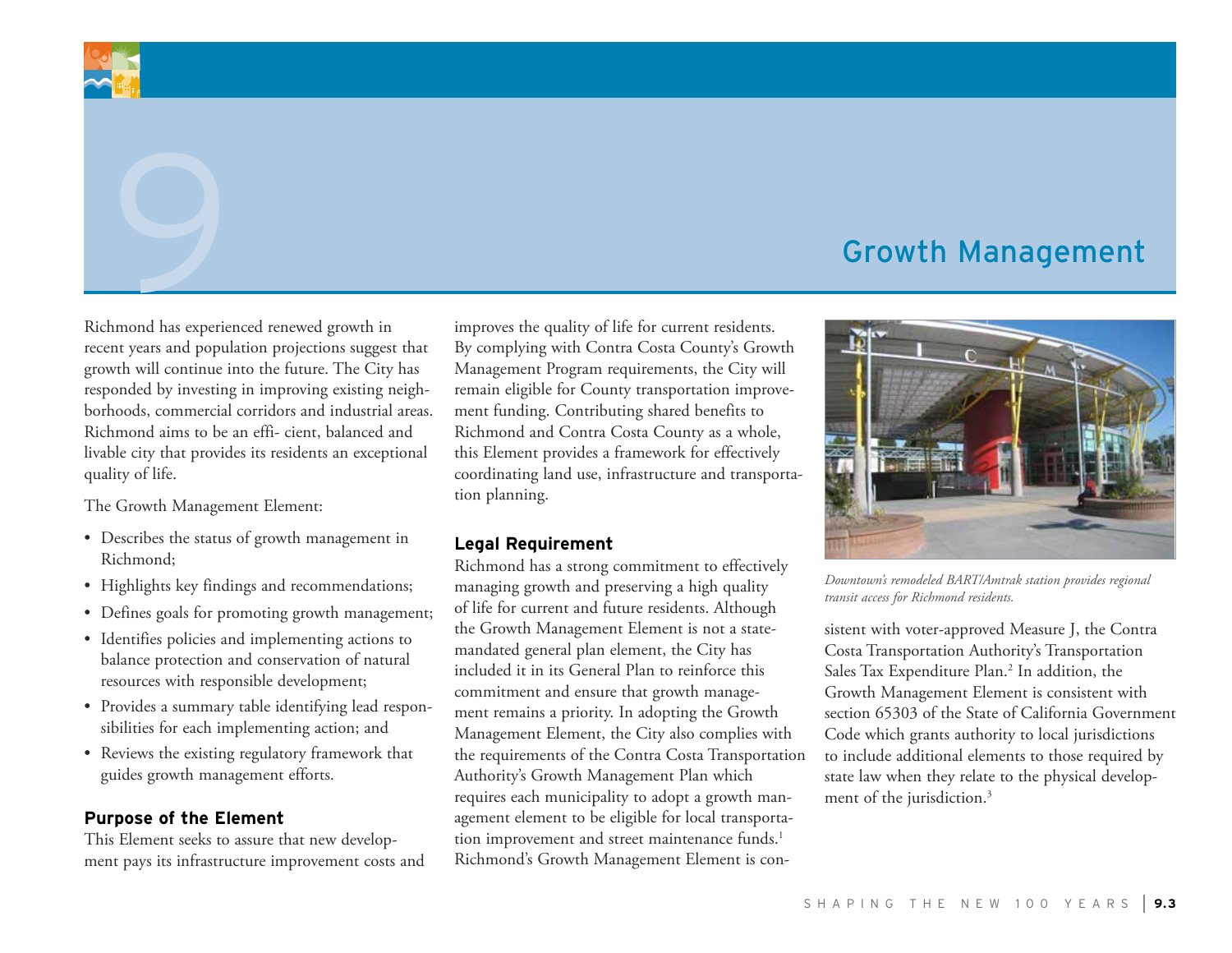# Richmond Today

Richmond has grown in popularity in recent years given its proximity to regional employment centers, comparatively lower housing costs, multimodal transit services and spectacular bay views. Richmond's distinct character attracts many residents seeking an alternative to the County's eastern suburbs. At the same time, Richmond's relatively inexpensive real estate and access to Interstate 80 and 580 have lured businesses away from neighboring cities, bringing new energy to the City's commercial base. A coordinated growth management program integrating land use, transportation and infrastructure policies will ensure that Richmond meets current and projected community needs.

#### **Land Use**

With the exception of hillside parcels in El Sobrante Valley, Richmond has few remaining opportunities for new greenfield development to accommodate growth. Thus, the City has responded to increasing demand for growth through infill development in Downtown, along commercial corridors and on underutilized brownfield parcels within the City's industrial areas. Richmond's growth management policies, land use planning and redevelopment efforts dovetail with Contra Costa County's broader growth management land use goals and the countywide Urban Limit Line.

## Countywide Urban Limit Line

The Countywide Urban Limit Line (ULL) designates a boundary beyond which no urban land uses may be permitted. The intent of Contra Costa County's ULL policy is to encourage sustainable infill development and preserve nonurban agricultural lands, open space and environmental resources.

## **Transportation**

The City participates in local and regional efforts to strengthen the role of transportation planning in growth management. At the local level, Richmond seeks to increase transit ridership and build on the strength of its existing commuter rail infrastructure by promoting transit-oriented development around the Richmond BART/Amtrak Station. The City encourages development along key transit corridors such as Macdonald and San Pablo avenues including higher densities and a mix of uses in order to set the stage for increased transit ridership along these routes. Through an active partnership with neighboring El Cerrito, Richmond has developed the San Pablo Avenue Specific Plan to guide future development along this important corridor. In addition, through the West Contra Costa Transportation Advisory Committee (WCCTAC), Richmond participates in regional transportation planning with nearby cities and transit agencies to promote innovative new technologies such as bus rapid transit (BRT)



*are emphasized in Richmond's circulation and land use policy framework.*

#### **Infrastructure**

Richmond seeks to provide adequate public facilities to both its current and future residents and infrastructure plays an integral role in its vision for longrange growth management. To this end, the City's developer impact fees ensure that new development pays for facility and infrastructure improvements necessary to meet increased demand attributable to that development. These fees apply to new residential, commercial and industrial development and include improvements such as: sewers and waste treatment facilities; schools, libraries and community centers; traffic signals and roadway improvements; fire and police facilities; and parks, trails and recreation facilities.

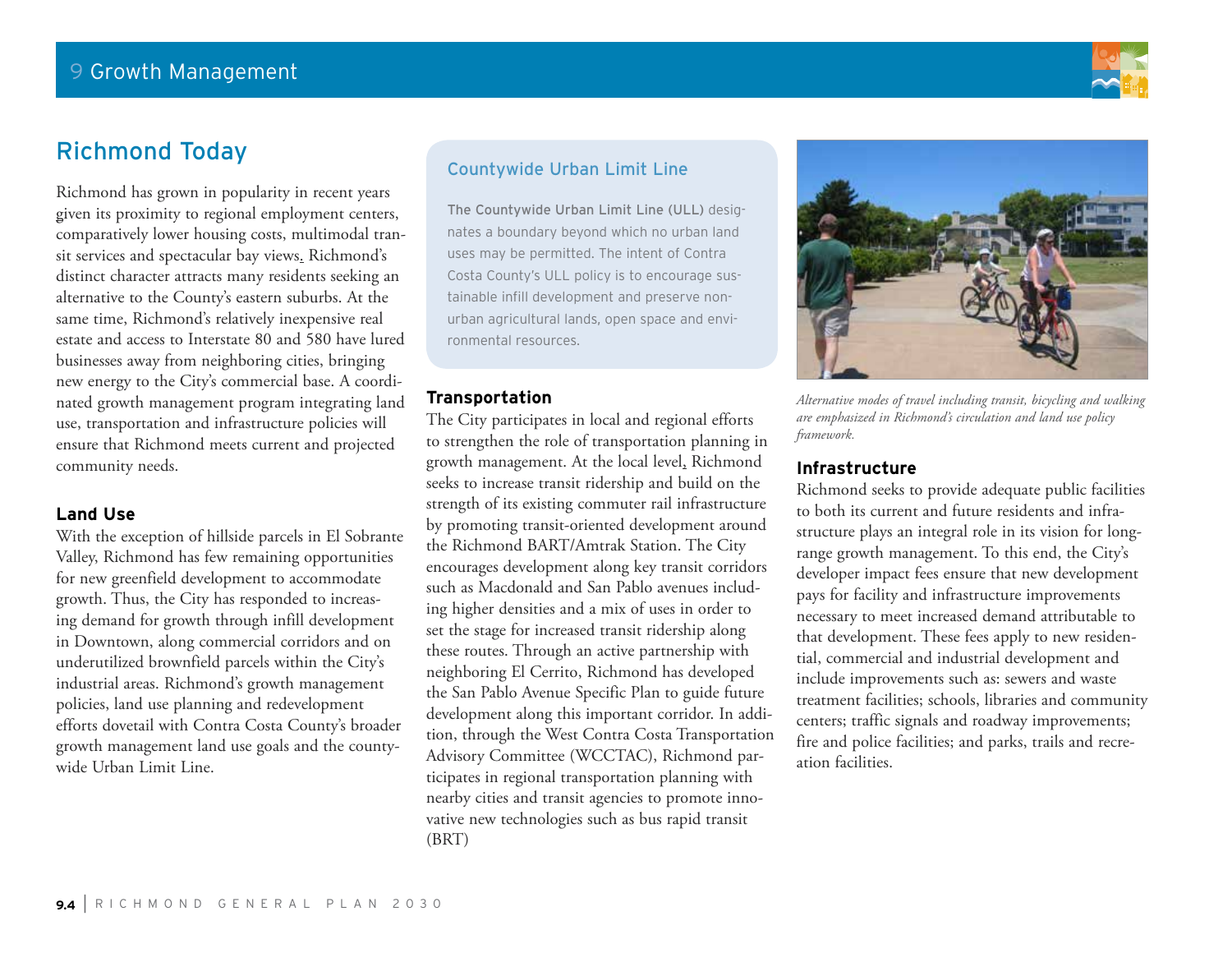## 9 Growth Management



# Key Findings and Recommendations

Richmond's future growth and economic vitality are largely dependent on the strength and innovation in the Bay Area. Managing this growth is essential to meeting the needs of current and future residents and businesses.

The following key findings and recommendations are derived from the analysis of existing conditions and the community's vision for the future.

#### **Finding 1: Richmond will experience substantial infill development in the coming decades.**

Given the limited amount of greenfield development opportunities, the City encourages infill and redevelopment Downtown, along commercial corridors and in underutilized parcels throughout the City. A preliminary assessment suggests that there are more than 1,200 acres of vacant and underutilized land in Richmond that may be available for infill development. Richmond is ideally positioned to respond to regional demand for housing, commercial and job-generating uses while increasing efficiencies and reducing the regional energy footprint. The City is served by regional transit systems including Amtrak, BART and AC Transit to support transit-oriented infill development without adversely impacting regional air quality and traffic. Richmond can integrate land use planning with regional transportation planning to effectively accommodate growth. The City will continue:



*The Metrowalk neighborhood in Downtown Richmond is an example of transit-oriented development.*

- • Promoting infill and brownfield redevelopment by encouraging new development in existing neighborhoods and commercial corridors served by transit and adequate public facilities;
- • Encouraging housing development near existing transit and community facilities and providing opportunities for households at all income levels to reside in areas served by public infrastructure; and
- Strengthening regional planning by coordinating land use and transportation planning in partnership with other jurisdictions and agencies in the East Bay to create an efficient and balanced transportation system that supports long-term regional economic vitality.



*Transportation demand management solutions such as connections to and from BART can encourage the use of public transit, walking and bicycling.*

#### **Finding 2: Growth will increase demand for public services and facilities.**

To accommodate growth, Richmond will need to acquire additional sources of revenue to address future infrastructure and public facilities needs. Long-term growth management strategies include:

- Ensuring that new development pays its fair share of community improvements through impact fees, development agreements and other mechanisms;
- Monitoring infrastructure improvements for timely implementation and progress; and
- • Maintaining the urban limit line and continuing to promote compact, infill development and the protection of open space.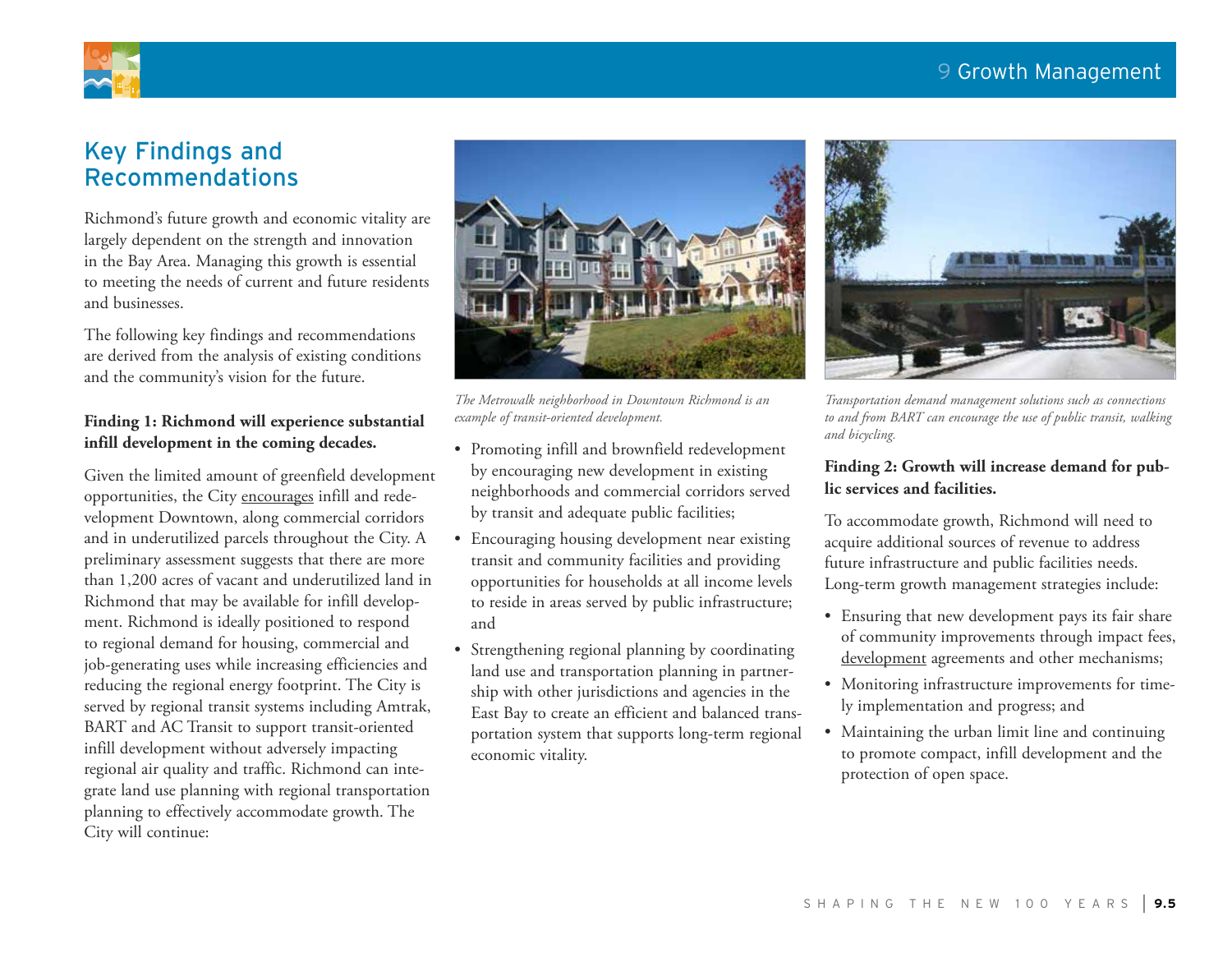

# Goals

GOAL GM1 Coordinated Land Use and Transportation Planning

Promote mixed-use, high-density infill development and investment around transit hubs and along transit corridors to maximize the efficient use of available land and infrastructure in the City and the region. Coordinate with neighboring cities, Contra Costa County and regional transportation agencies to manage growth and minimize regional impacts.

#### GOAL GM2 Improved Infrastructure and Facilities

Improve public services and infrastructure to meet the demands of new development.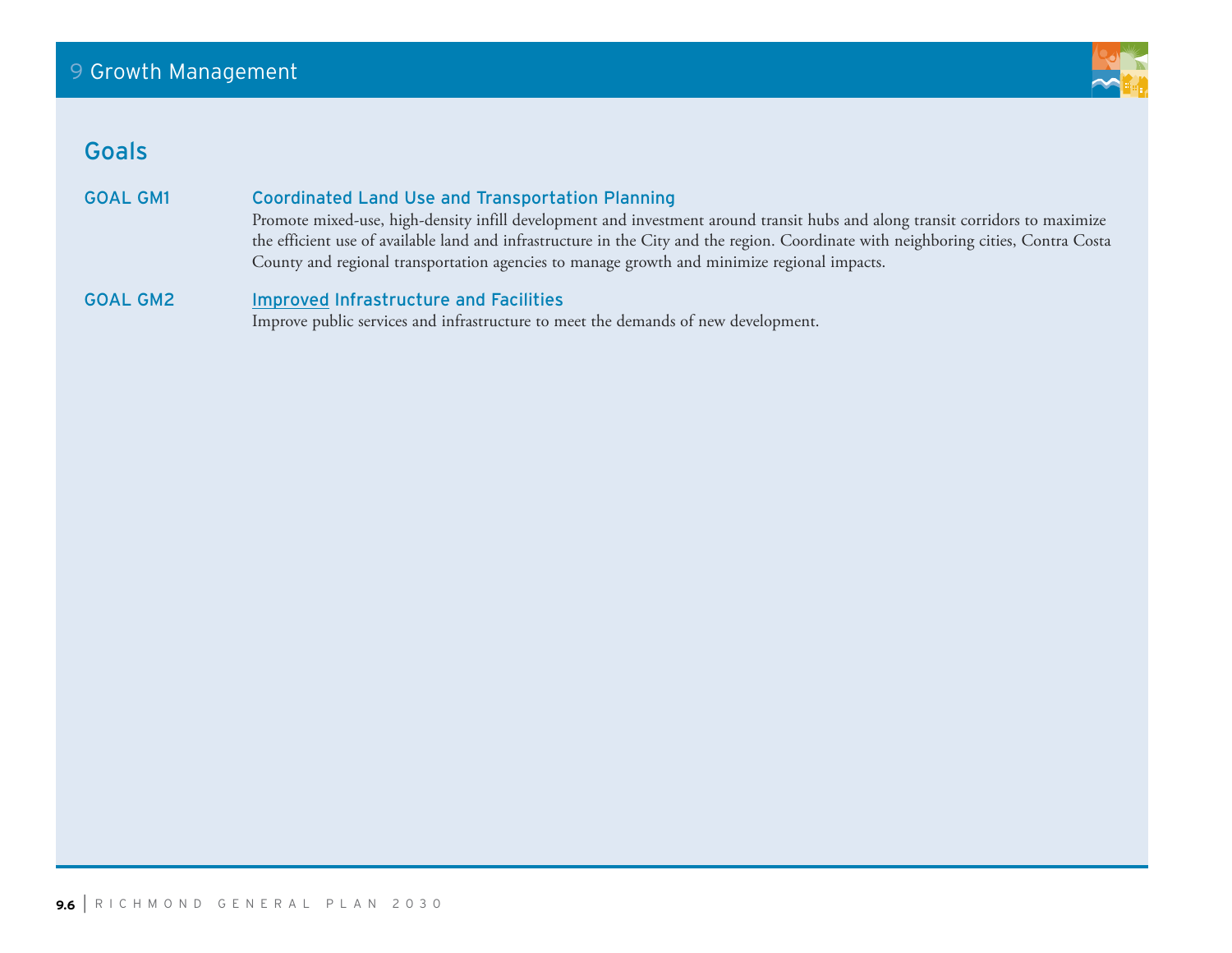

# Policies and Implementing Actions

A range of policies and implementing actions are outlined below in relation to each of the goals. These policies mandate, encourage or allow certain actions to be pursued throughout the duration of the General Plan. Together they serve as strategic directions for City staff and partners, highlighting where time and resources should be focused.

Each policy may either be correlated with a number of actions, or simply a single key implementing action. Conversely, some actions may support a range of policies. The policies and implementing actions are organized in two parts. First, all goal-related policies are described and each policy description is followed by a list of its associated implementing actions. Then, implementing actions are described in greater detail in the following section.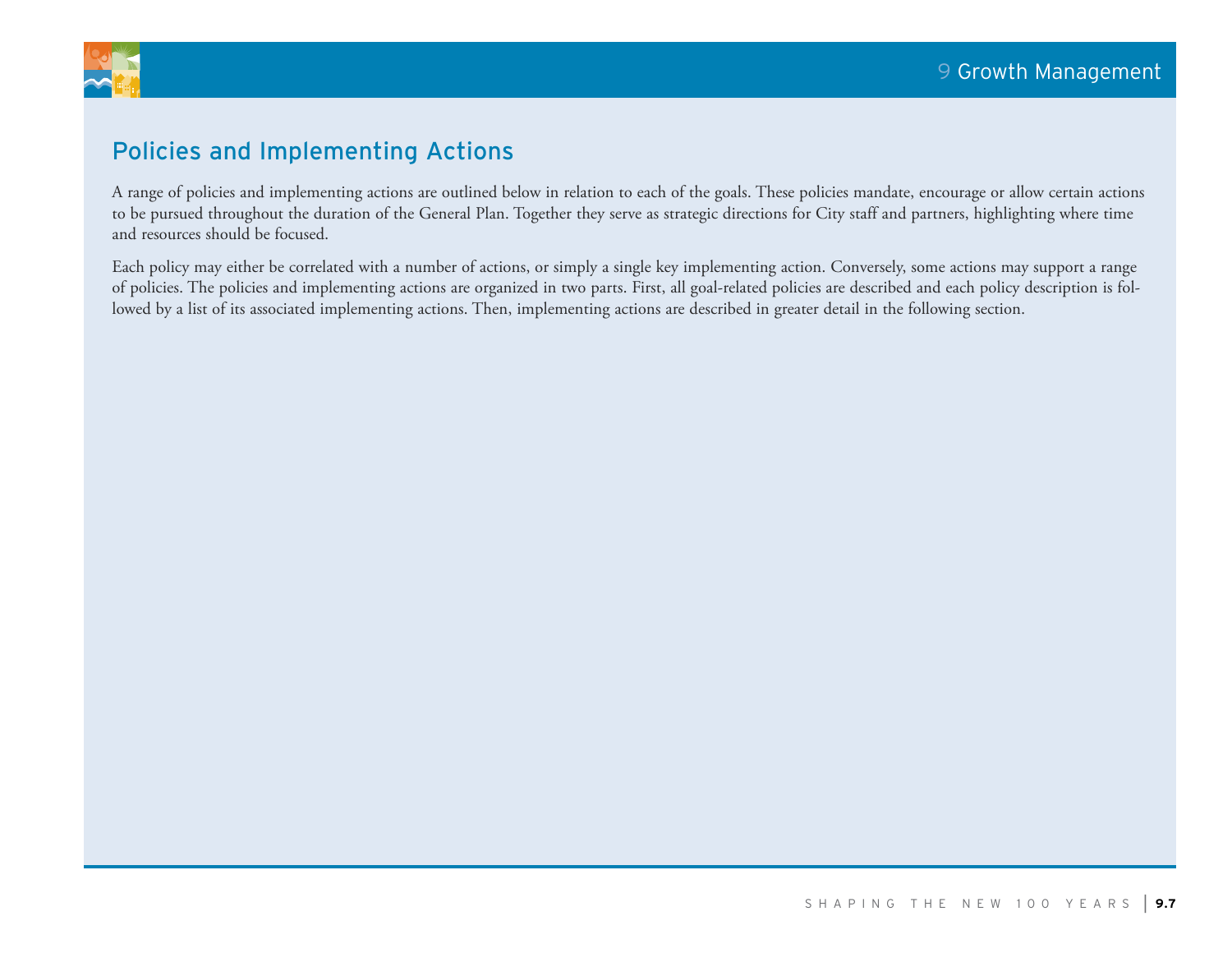## **GOAL GM1**

Coordinated Land Use and Transportation Planning

| Policy GM1.1 | <b>Pedestrian and Transit-Oriented Urban Environment</b><br>Promote walkability and public transit by encouraging mixed-use, higher-density development close to community amenities.<br>Promote multifamily and mixed-use infill and brownfield redevelopment close to the Richmond BART/Amtrak Station, Hilltop<br>Area and Marina Bay.                                                                                                                               |  |  |
|--------------|-------------------------------------------------------------------------------------------------------------------------------------------------------------------------------------------------------------------------------------------------------------------------------------------------------------------------------------------------------------------------------------------------------------------------------------------------------------------------|--|--|
|              | Support increased residential density, commercial intensity and reduced parking requirements in areas well served by transit while<br>protecting and increasing land dedicated to parks and open space.                                                                                                                                                                                                                                                                 |  |  |
|              | Support complete and balanced streets and an expanded multimodal circulation system. Locate medium and high-density housing<br>and mixed-use development along corridors where improvements to multimodal systems are planned. Require new development<br>and improvements to include amenities for pedestrians, bicycles and transit users.                                                                                                                            |  |  |
|              | Encourage location of new public facilities near primary user groups and existing public transit infrastructure. Encourage new resi-<br>dential uses near existing schools and community facilities.                                                                                                                                                                                                                                                                    |  |  |
|              | See also : LU6.1                                                                                                                                                                                                                                                                                                                                                                                                                                                        |  |  |
| Policy GM1.2 | <b>Urban Limit Line</b><br>Promote efficient growth in existing urban areas and protection of open space by adhering to the County's Urban Limit Line.                                                                                                                                                                                                                                                                                                                  |  |  |
| Policy GM1.3 | <b>Regional Transportation Planning</b><br>Participate in ongoing multi-jurisdictional regional transportation planning efforts by participating in efforts sponsored by<br>the West Contra Costa County Transportation Advisory Committee (WCCTAC), the Contra Costa Transportation Authority<br>(CCTA), the Metropolitan Transportation Commission (MTC) and the Water Emergency Transportation Authority (WETA).                                                     |  |  |
| Policy GM1.4 | <b>Diverse Range of Housing Opportunities</b><br>Encourage a range of housing types that meet the diverse needs of the community. Encourage and support projects and programs<br>that provide quality affordable housing in mixed-income neighborhoods. Promote the development of senior and multifamily<br>housing options in close proximity to major job centers, public transit and community amenities such as schools, parks, shopping<br>and community centers. |  |  |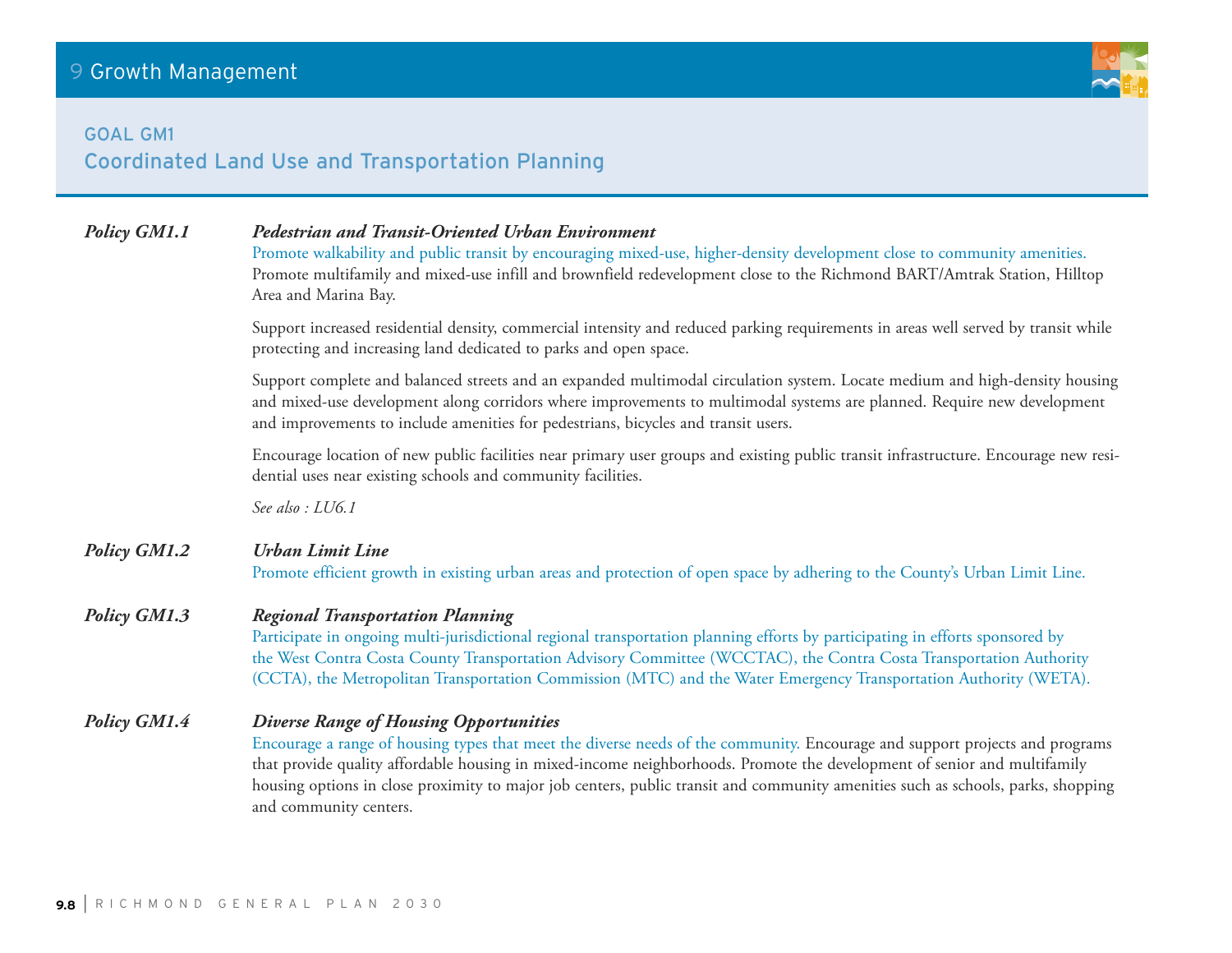

## Goal gm1 Coordinated Land Use and Transportation Planning

#### *Action GM1.A Urban Limit Line*

Maintain the established voter approved Urban Limit Line (ULL) in compliance with the provisions of Measure J, Contra Costa County's Transportation Sales Tax Expenditure Plan.

#### *Action GM1.B Regional Collaboration and Joint Planning*

Participate in an ongoing, cooperative and multi-jurisdictional planning process to manage the impacts of growth and create a balanced and efficient transportation system. Specific actions may include:

- Identifying Routes of Regional Significance and establishing appropriate Multimodal Transportation Service Objectives;
- Applying Contra Costa Transportation Authority's demand model to General Plan amendments and large developments to study their effect on the regional transportation system; and
- Helping to develop additional plans and programs to study other transportation and growth management issues.

#### *Action GM1.C Transportation Demand Management Program*

Develop a transportation demand management (TDM) program that encourages use of public transit, bicycling and walking. TDM programs may include transit subsidies, car-share service, parking cash-out programs, bicycle-share programs, bicycle amenities and facility enhancements, among others.

Include an incentive program to promote TDM in the City. Program elements may include reduction in transportation impact fees for new or redevelopment projects that demonstrate commitment to TDM strategies and reductions in parking requirements for mixed-use development and for projects that provide TDM programs and/or shared parking. Explore the feasibility of developing citywide TDM program that would be funded by annual fees or assessment on new development.

*See also: CR5.A*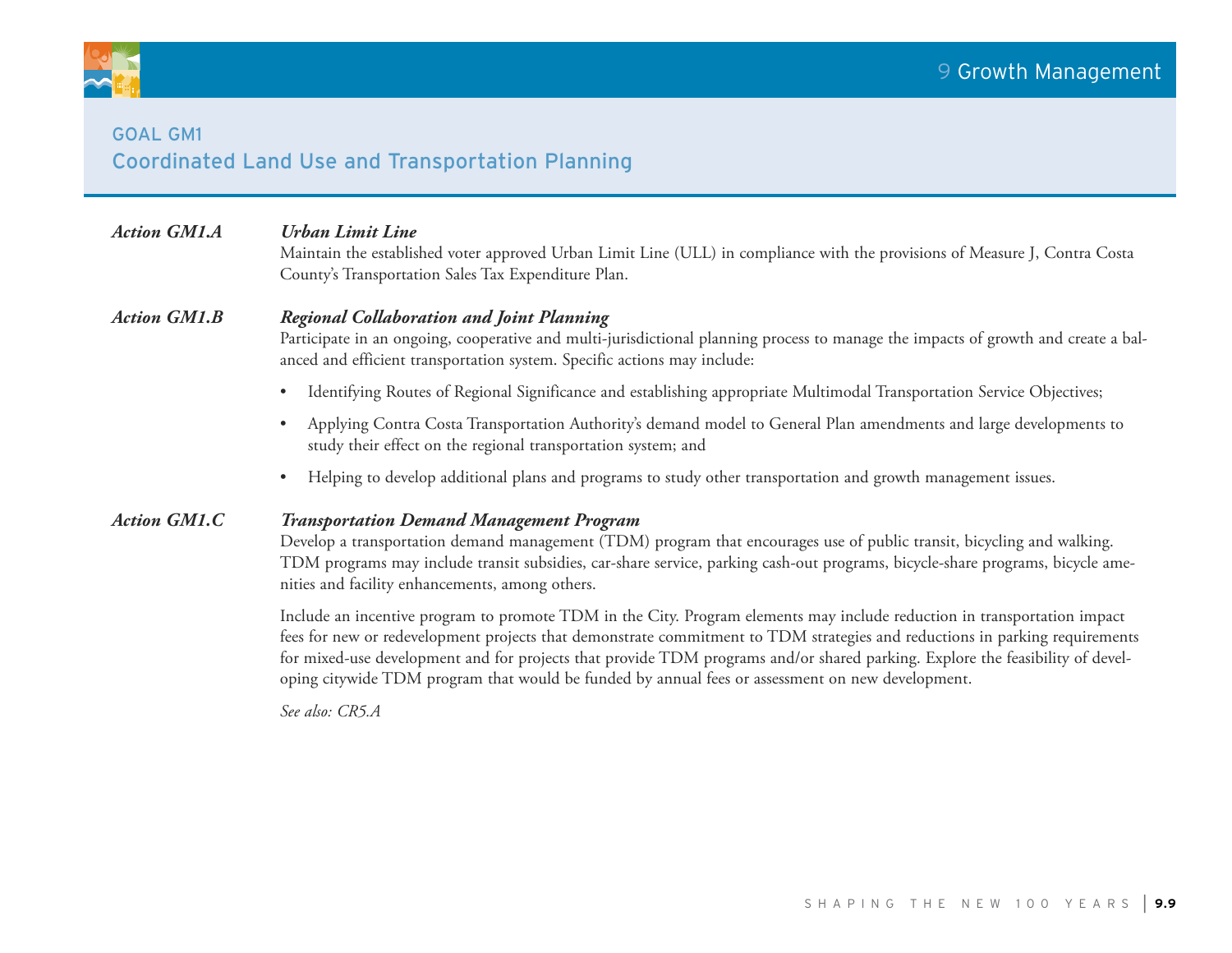#### **GOAL GM1**

Coordinated Land Use and Transportation Planning

## *Policy GM2.1 A Range of High-Quality Community Facilities and Infrastructure*

Maintain high-quality facilities and infrastructure to serve diverse community needs. Upgrade, maintain and expand infrastructure to meet current and future needs and provide an effective and consistent level of services and utilities in all neighborhoods. Retain existing public facilities and uses in the Downtown, and actively work to attract new public facilities, especially within walking distance of the Richmond BART/Amtrak Station. Facilities and infrastructure may include community and recreation centers, parks and playgrounds, libraries and senior centers, schools, multi-use trails, pedestrian-scale lighting, and police and fire stations.

*See also: CF1.1; LU1.3*

#### *Policy GM2.2 Community Amenities for New Development*

Require new development to pay costs attributable to that development including impacts on: local streets; local and regional transportation systems; and public facilities such as parks and recreation, schools and emergency services.

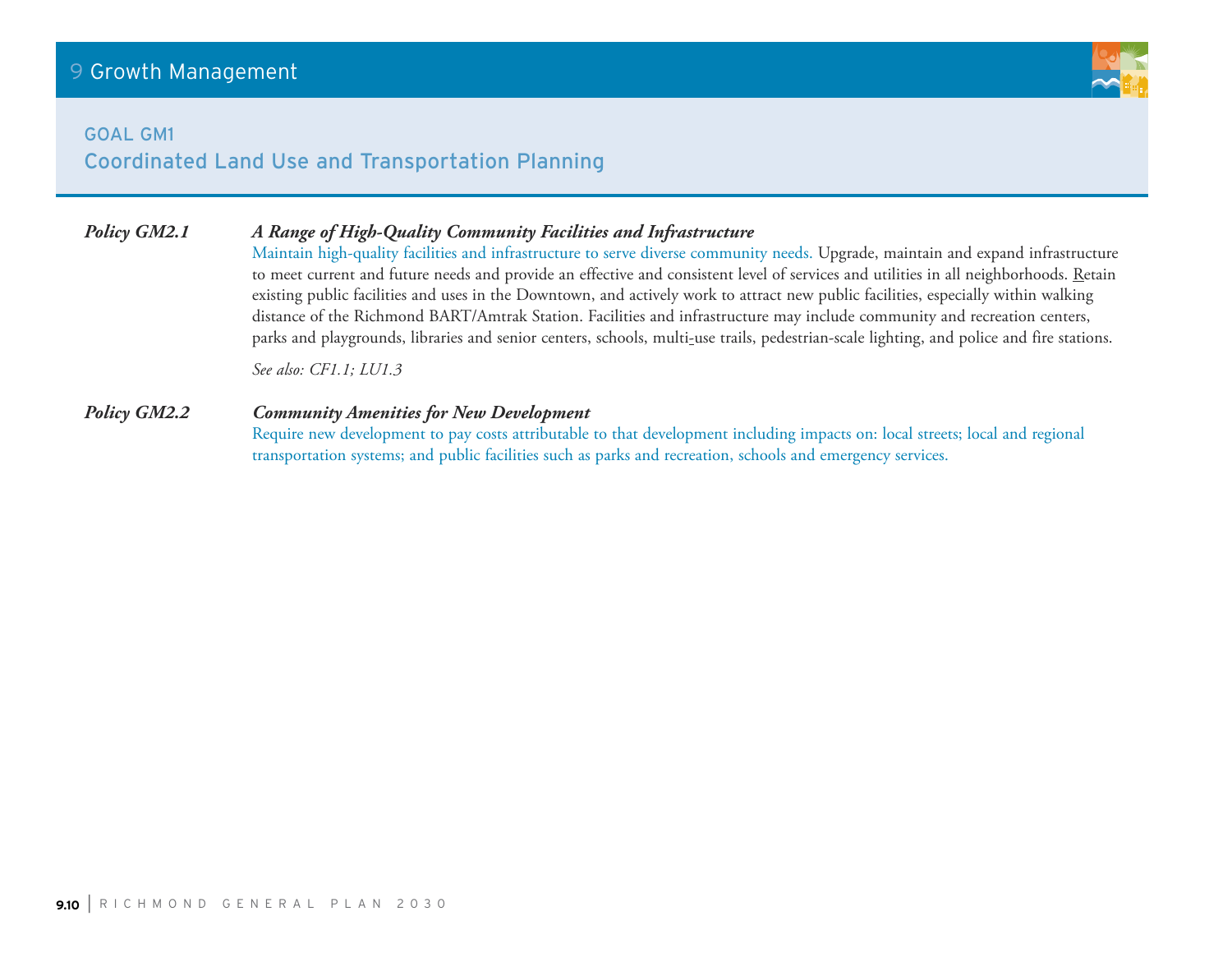

## **GOAL GM2** Improved Infrastructure and Facilities

## *Action GM2.A Capital Improvements*

Coordinate development with the Capital Improvement Program (CIP) to ensure completion of high-priority facility and infrastructure projects. Ensure that CIP projects are prioritized in economically depressed neighborhoods with the highest need.

*See also: CR1.G; CF1.B; PR1.I*

#### *Action GM2.B Regional Development Mitigation*

Support regional development mitigation measures consistent with the Countywide Comprehensive Transportation Plan which funds regional transportation projects, community facilities and infrastructure for planned and proposed development. Continue to participate in the West Contra Costa County Subregional Transportation Mitigation Program (STMP) community facilities and infrastructure for planned and proposed development.

#### *Action GM2.C Local Development Mitigation*

Regularly review and update the impact fee schedule to offset costs of new development.

*See also Action CF1.J*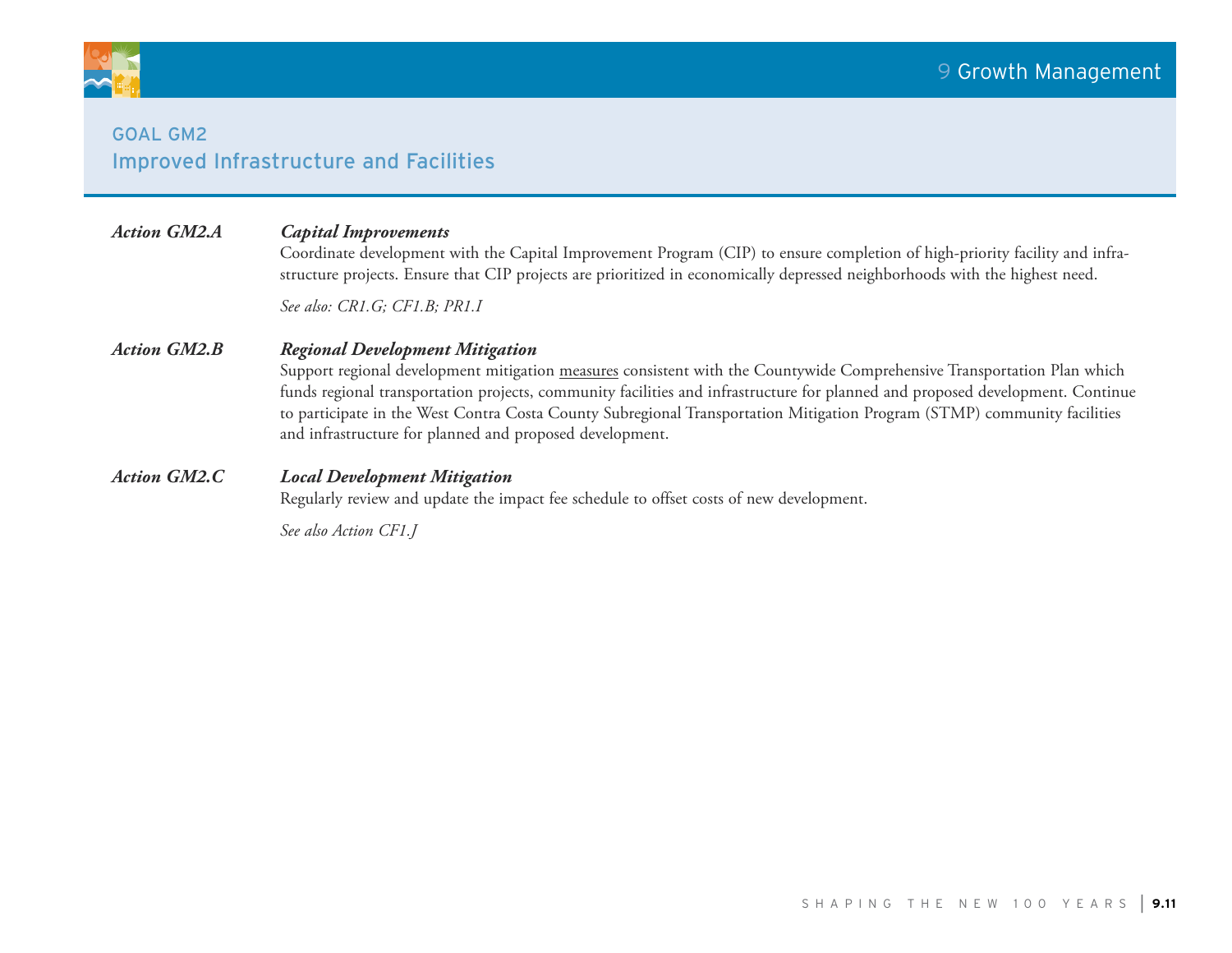

# Summary of Implementing Actions

The table presented on the following pages is a tool for guiding implementation of the City's Growth Management Element. Organized by the community's broad goals, the table provides an overview of policies and implementing actions detailed in the previous section. Each action is linked to a designated lead responsible party. Related policies are identified in the final column.

#### Goal GM1: Coordinated Land Use and Transportation Planning

| Action |                                           | Lead Responsibility                   | <b>Supporting Policies</b> |
|--------|-------------------------------------------|---------------------------------------|----------------------------|
| GM1.A  | Urban Limit Line                          | Planning and Building Services        | GM1.2                      |
| GM1.B  | Regional Collaboration and Joint Planning | <b>Planning and Building Services</b> | GM1.1, GM1.3               |
| GM1.C  | Transportation Demand Management Program  | <b>Planning and Building Services</b> | GM1.3                      |

#### Goal GM2: Improved Infrastructure and Facilities

| Action             |                                 | Lead Responsibility                   | <b>Supporting Policies</b> |
|--------------------|---------------------------------|---------------------------------------|----------------------------|
| GM2.A              | Captial Improvements            | Public Works                          | GM2.1                      |
| GM2.B              | Regional Development Mitigation | <b>Planning and Building Services</b> | GM2.2                      |
| GM <sub>2</sub> .C | Local Development Mitigation    | <b>Planning and Building Services</b> | GM2.2                      |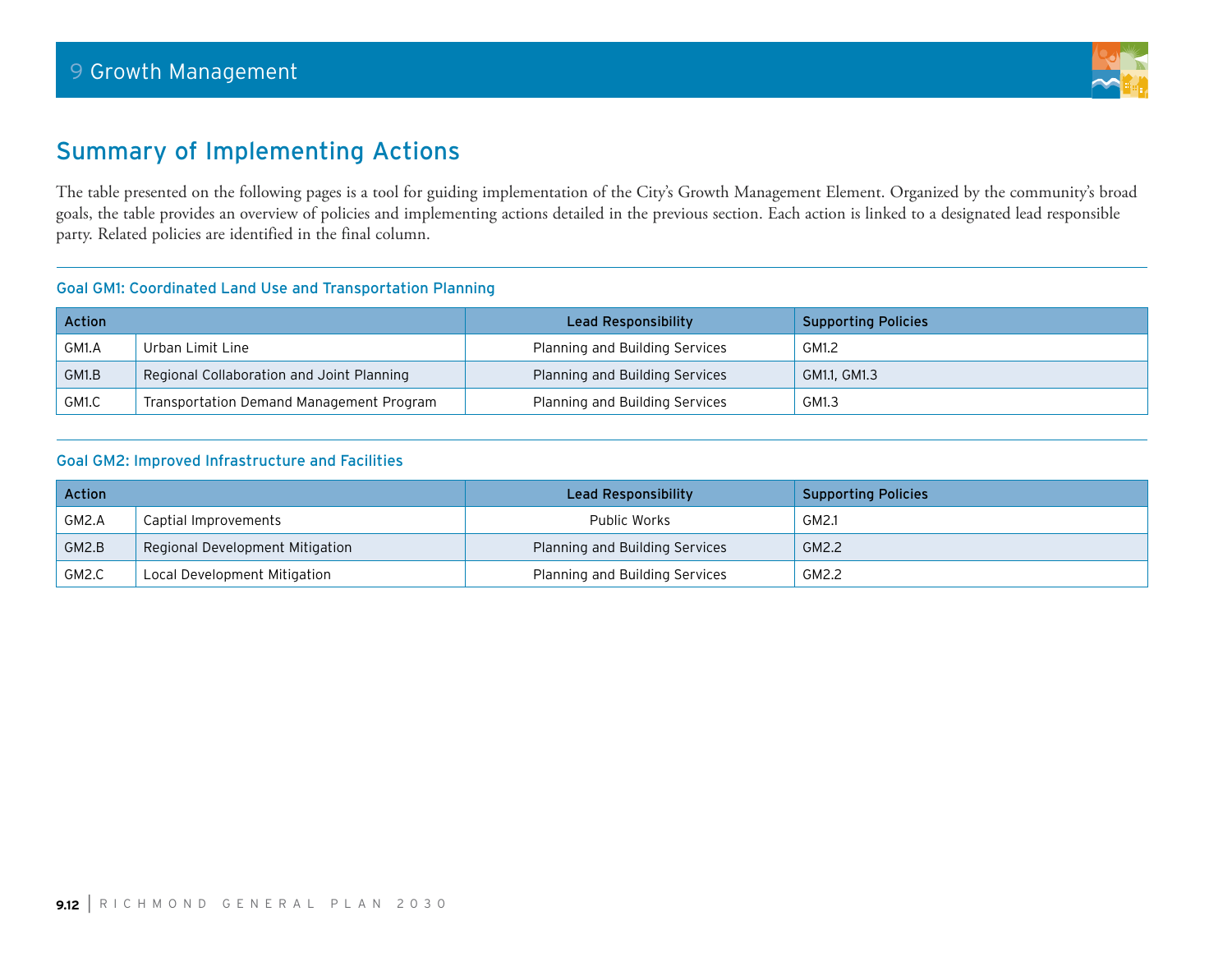

# Regulatory Framework

A number of organizational bodies and regulations make up Richmond's regulatory framework for managing growth.

#### **Organizations**

The following City and County-based agencies are instrumental in assuring that Richmond grows while meeting broad quality-of-life goals.

#### **Richmond Planning and Building Services**

Richmond's Planning and Building Services Department is responsible for approving new construction, reviewing design proposals, overseeing long-range planning and enforcing General Plan policies. The Department also produces specific plans, updates the zoning ordinance and upholds California's Environmental Quality Act (CEQA). In its regulatory capacity the Planning and Building Services Department plays an integral role in managing growth by promoting compact urban development and enforcing the City's land use goals.

#### **Contra Costa Transportation Authority**

The Contra Costa Transportation Authority (CCTA) was created in 1988 to manage the funds generated by the voter-approved, half-cent transportation sales tax, Measure C and its extension Measure J. The CCTA oversees planning and construction of capital projects included in Measure C and Measure J Expenditure Plans and implements the County's Growth Management Program.5

#### **WCCTAC**

The West Contra Costa Transportation Advisory Committee (WCCTAC) is one of four subregional transportation planning committees created in 1988 to advise the Contra Costa Transportation Authority (CCTA) on Measure C expenditures and transportation concerns specifically related to the cities of Richmond, El Cerrito, Hercules, Pinole and San Pablo as well as transit agencies serving these cities including AC Transit, WestCAT and BART. WCCTAC also assists in designing and implementing improvement projects and programs related to local and regional transportation services that are not specifically linked to Measure C or Measure J funding such as air quality improvement and congestion management.4

#### **Related Regulations**

#### **Measure C: The Contra Costa Transportation Improvement and Growth Management Program**

Passed by voters in 1988, Measure C authorizes a half-cent sales tax to fund major transportation improvements throughout Contra Costa County. Under Measure C each municipality can receive a percentage of the collected transportation sales tax funds in order to maintain local streets and roads and to fund local transportation services. In order to qualify for these Local Transportation Maintenance and Improvement funds, Measure C mandates that each municipality in the County adopt a growth management element as part of its General Plan that includes: policies to mitigate the negative impacts of development; a five-year capital improvement

program to maintain traffic service standards; a transportation demand management ordinance; and measures to address its balance of jobs and housing. Moreover, Measure C requires that new development fund necessary mitigation measures stemming from its construction. The City of Richmond adopted a Growth Management Element as part of its 1994 General Plan.

#### **Measure J: The Contra Costa Transportation Sales Tax Extension and Expenditure Plan**

Measure J authorizes a 20-year extension of Measure C with modifications to the Growth Management Program including requirements that local cities demonstrate reasonable progress in providing housing opportunities at all income levels and that they comply with the County's 2006, voter-approved Urban Limit Line. As with Measure C, each municipality must demonstrate compliance with Measure J through the inclusion of a Growth Management Element in its updated General Plan in order to qualify for Local Transportation Maintenance and Improvement funds.2

#### **Contra Costa County Urban Limit Line**

In 2006 Contra Costa County voters adopted an Urban Limit Line (ULL) as part of the County's open space conservation plan. The ULL limits urban development in Contra Costa County to 35% of the land area and limits the County's power to designate land outside the ULL for development. In order to comply with Measure J and receive funding, Contra Costa County municipalities must either comply with the County's ULL or adopt a municipal ULL as part of their general plans.